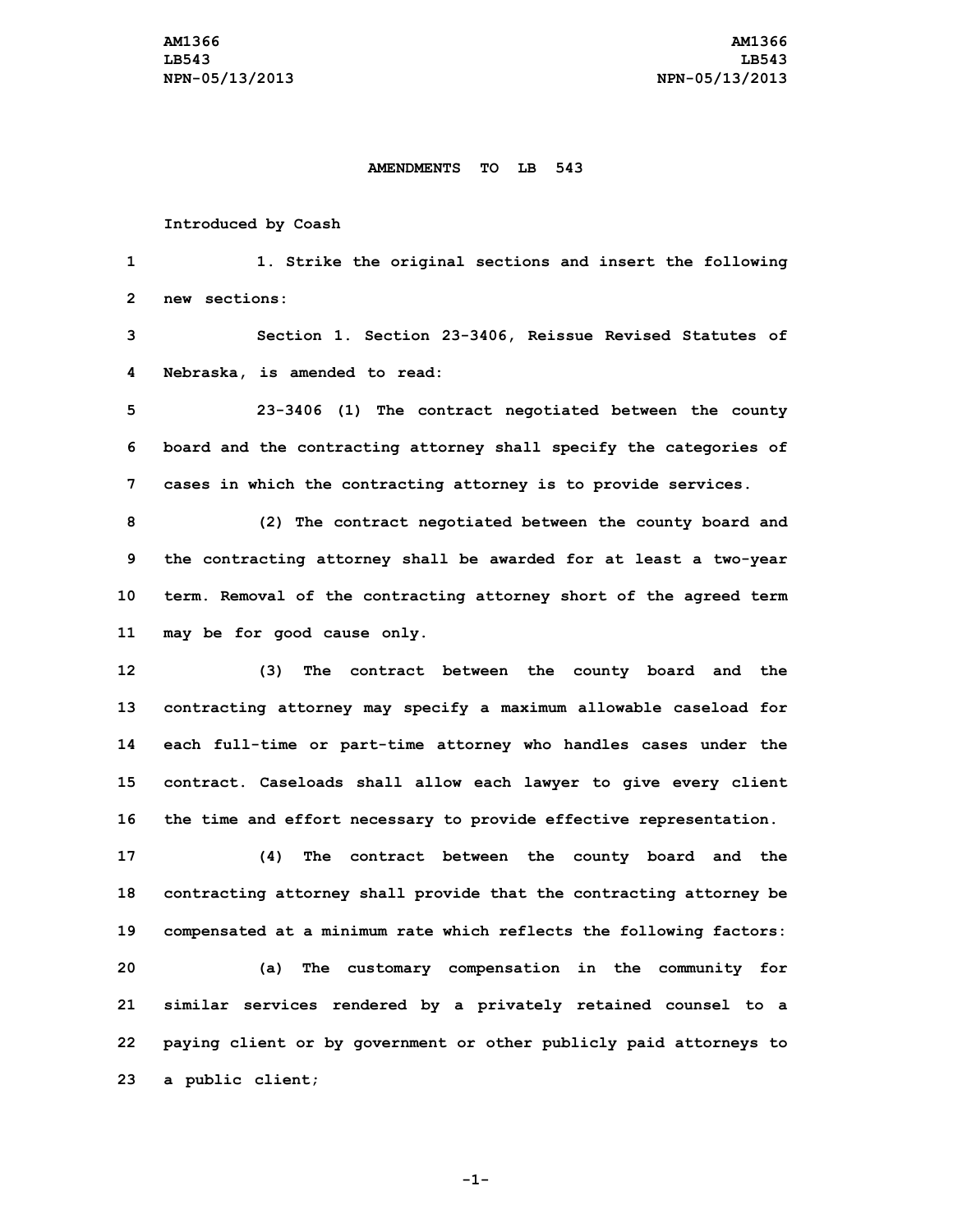**1 (b) The time and labor required to be spent by the 2 attorney; and**

**3 (c) The degree of professional ability, skill, and 4 experience called for and exercised in the performance of the 5 services.**

 **(5) The contract between the county board and the contracting attorney shall provide that the contracting attorney may decline to represent clients with no reduction in compensation if the contracting attorney is assigned more cases which require an extraordinary amount of time and preparation than the contracting attorney can competently handle.**

 **(6) The contract between the contracting attorney and the county board shall provide that the contracting attorney shall receive at least ten hours of continuing legal education annually in the area of criminal law. The contract between the county board and the contracting attorney shall provide funds for the continuing legal education of the contracting attorney in the area of criminal 18 law.**

 **(7) The contract between the county board and the contracting attorney shall require that the contracting attorney provide legal counsel to all clients in <sup>a</sup> professional, skilled manner consistent with minimum standards set forth by the American Bar Association and the Canons of Ethics for Attorneys in the State of Nebraska. The contract between the county board and the contracting attorney shall provide that the contracting attorney shall be available to eligible defendants upon their request, or the request of someone acting on their behalf, at any time the**

**-2-**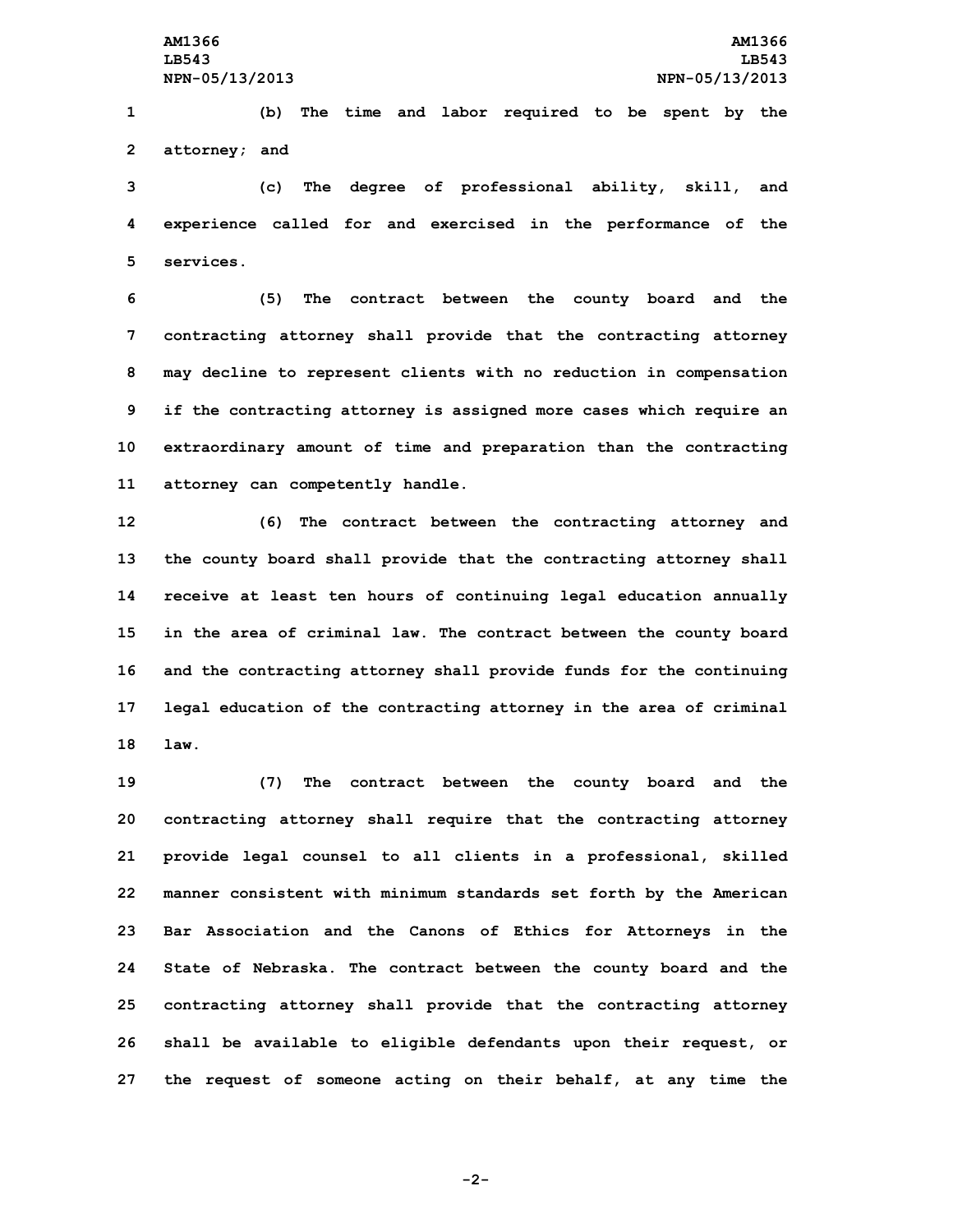**1 Constitution of the United States or the Constitution of Nebraska 2 requires the appointment of counsel.**

 **(8) The contract between the county board and the contracting attorney shall provide for reasonable compensation over and above the normal contract price for cases which require an extraordinary amount of time and preparation. , including capital 7 cases.**

**8 Sec. 2. Section 24-1106, Reissue Revised Statutes of 9 Nebraska, is amended to read:**

 **24-1106 (1) In cases which were appealable to the Supreme Court before September 6, 1991, the appeal, if taken, shall be to the Court of Appeals except in capital cases, cases in which life imprisonment without possibility of parole has been imposed, and cases involving the constitutionality of <sup>a</sup> statute.**

 **(2) Any party to <sup>a</sup> case appealed to the Court of Appeals may file <sup>a</sup> petition in the Supreme Court to bypass the review by the Court of Appeals and for direct review by the Supreme Court. The procedure and time for filing the petition shall be as provided by rules of the Supreme Court. In deciding whether to grant the petition, the Supreme Court may consider one or more of the following factors:**

**22 (a) Whether the case involves <sup>a</sup> question of first 23 impression or presents <sup>a</sup> novel legal question;**

**24 (b) Whether the case involves <sup>a</sup> question of state or 25 federal constitutional interpretation;**

**26 (c) Whether the case raises <sup>a</sup> question of law regarding 27 the validity of <sup>a</sup> statute;**

**-3-**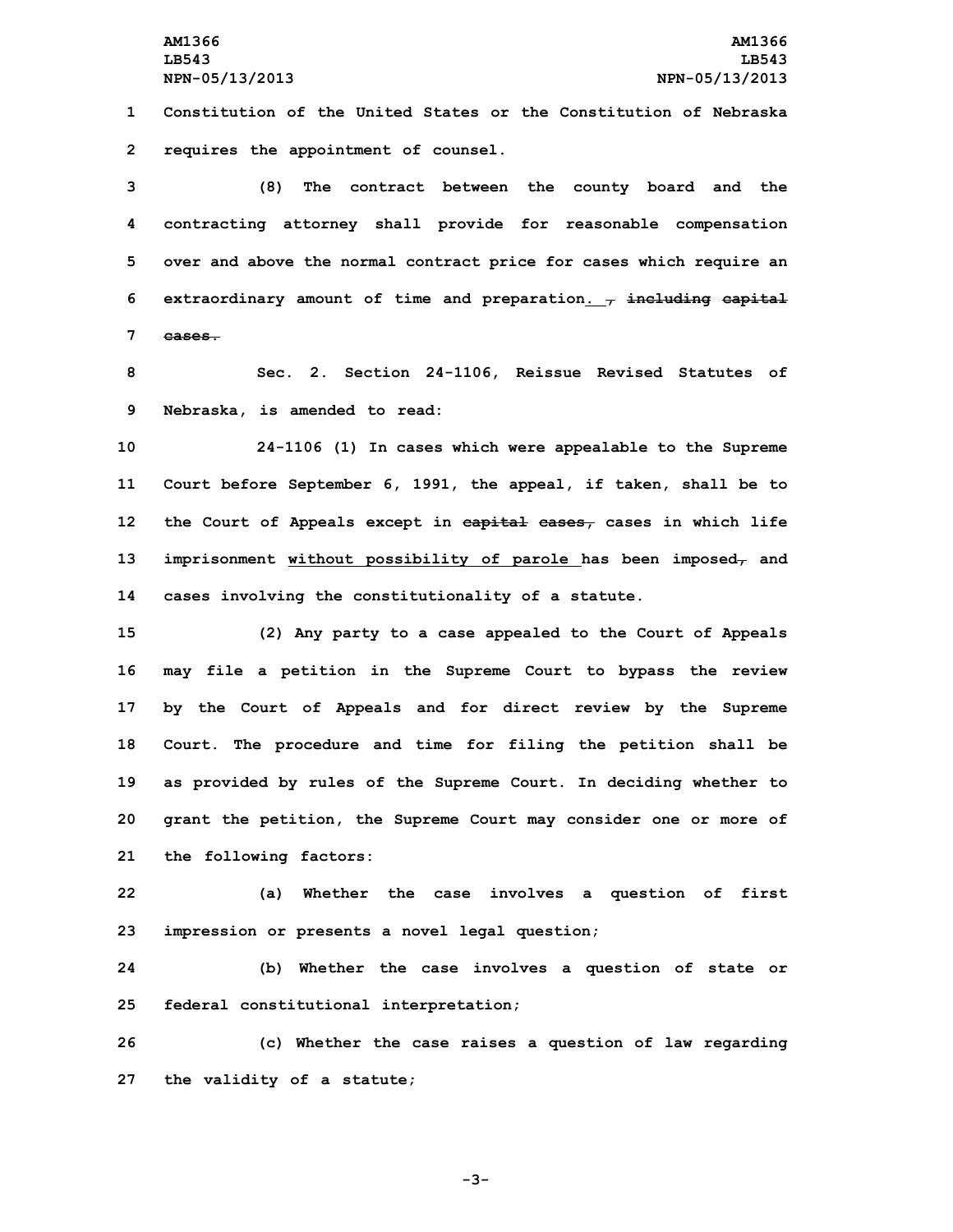**1 (d) Whether the case involves issues upon which there is 2 an inconsistency in the decisions of the Court of Appeals or of the 3 Supreme Court; and**

**4 (e) Whether the case is one of significant public 5 interest.**

**6 When <sup>a</sup> petition for direct review is granted, the case 7 shall be docketed for hearing before the Supreme Court.**

 **(3) The Supreme Court shall by rule provide for the removal of <sup>a</sup> case from the Court of Appeals to the Supreme Court for decision by the Supreme Court at any time before <sup>a</sup> final decision has been made on the case by the Court of Appeals. The removal may be on the recommendation of the Court of Appeals or on motion of the Supreme Court. Cases may be removed from the Court of Appeals for decision by the Supreme Court for any one or more of the reasons set forth in subsection (2) of this section or in order to regulate the caseload existing in either the Court of Appeals or the Supreme Court. The Chief Judge of the Court of Appeals and the Chief Justice of the Supreme Court shall regularly inform each other of the number and nature of cases docketed in the respective 20 court.**

**21 Sec. 3. Section 25-1140.09, Reissue Revised Statutes of 22 Nebraska, is amended to read:**

 **25-1140.09 On the application of the county attorney or any party to <sup>a</sup> suit in which <sup>a</sup> record of the proceedings has been made, upon receipt of the notice provided in section 29-2525, or upon the filing of <sup>a</sup> praecipe for <sup>a</sup> bill of exceptions by an appealing party in the office of the clerk of the district court**

**-4-**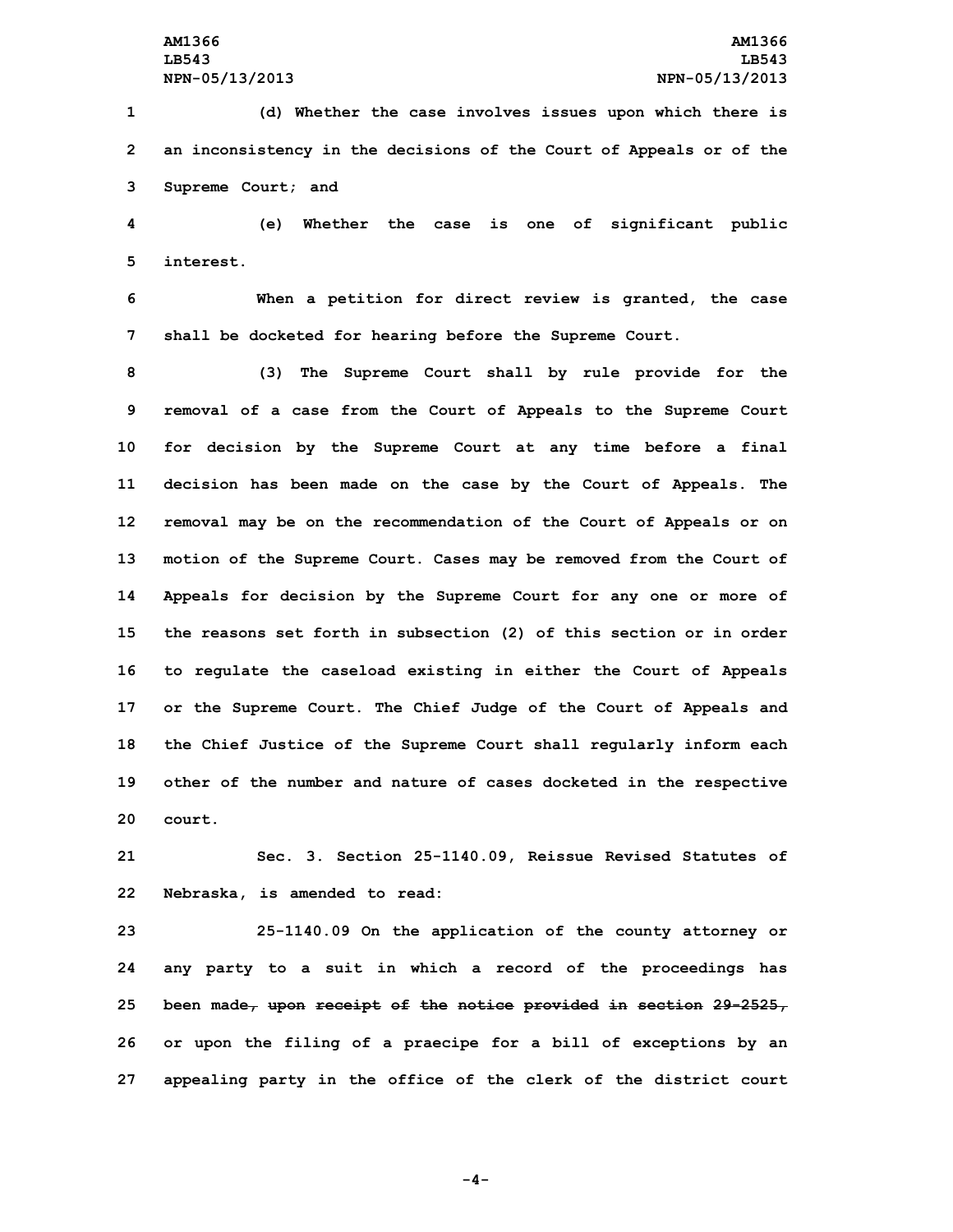**as provided in section 25-1140, the court reporter shall prepare <sup>a</sup> transcribed copy of the proceedings so recorded or any part thereof. The reporter shall be entitled to receive, in addition to his or her salary, <sup>a</sup> per-page fee as prescribed by the Supreme Court for the original copy and each additional copy, to be paid by the party requesting the same except as otherwise provided in this 7 section.**

 **When the transcribed copy of the proceedings is required by the county attorney, the fee therefor shall be paid by the county in the same manner as other claims are paid. When the defendant in <sup>a</sup> criminal case, after conviction, makes an affidavit that he or she is unable by reason of his or her poverty to pay for such copy, the court or judge thereof may, by order endorsed on such affidavit, direct delivery of such transcribed copy to such defendant, and the fee shall be paid by the county in the same manner as other claims are allowed and paid. When such copy is prepared in any criminal case in which the sentence adjudged is capital, the fees therefor shall be paid by the county in the same manner as other claims are allowed or paid.**

 **The fee for preparation of <sup>a</sup> bill of exceptions and the procedure for preparation, settlement, signature, allowance, certification, filing, and amendment of <sup>a</sup> bill of exceptions shall be regulated and governed by rules of practice prescribed by the Supreme Court. The fee paid shall be taxed, by the clerk of the district court, to the party against whom the judgment or decree is rendered except as otherwise ordered by the presiding district 27 judge.**

**-5-**